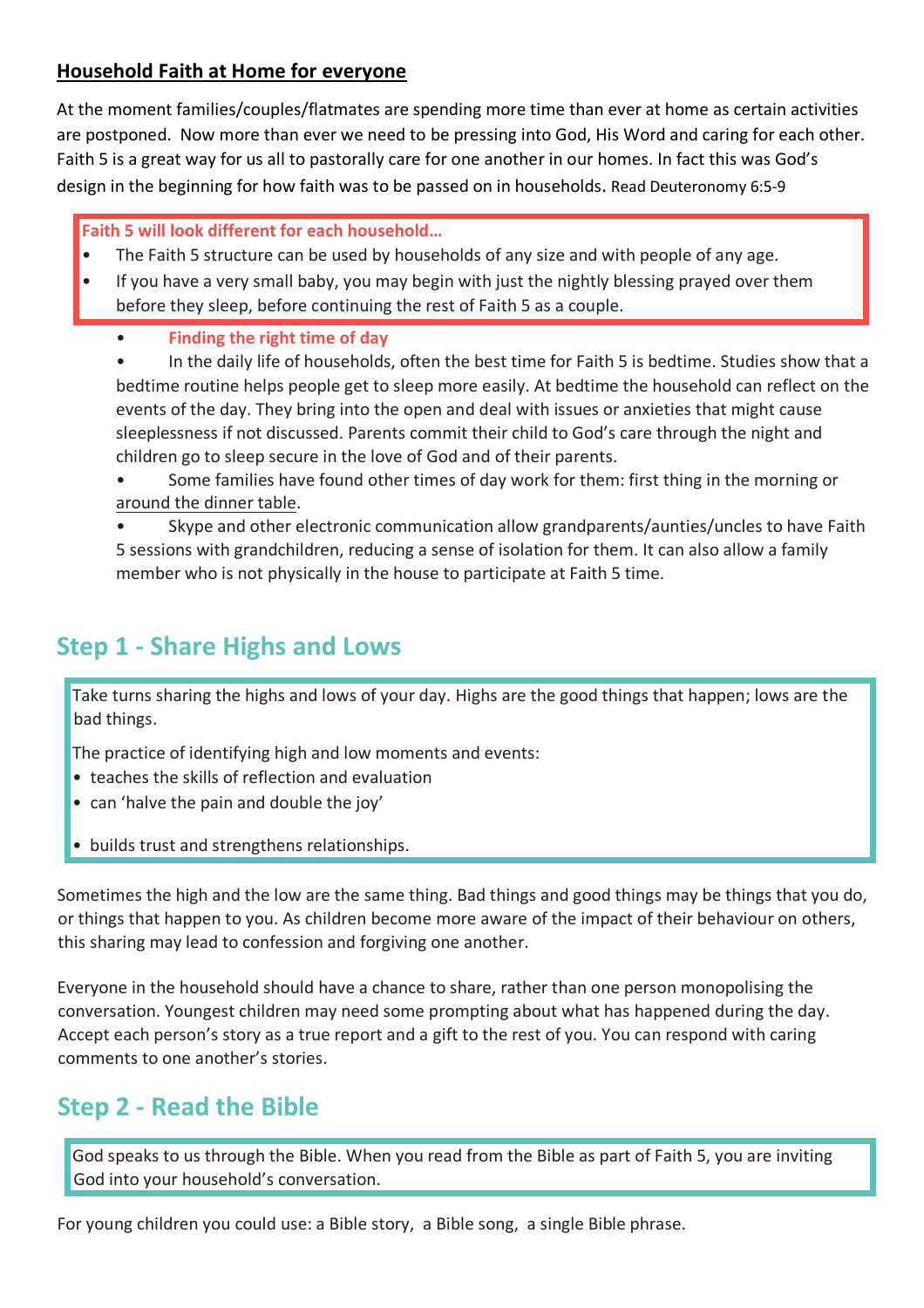For older children as they learn to read: they may read the verse from their own Bible and highlight it, take turns reading and/or selecting Bible readings, you may read the passage twice for clarity and understanding.

For Faith 5 it's better to dig deeply into a single Bible verse or thought than to study large blocks of Bible text. The Bible component of Faith 5 can be from any Bible reading scheme.

In times of uncertainty it is great to read verses from Psalms. Psalm 4:8, 10:14, 16:5,6, 27:14, 30:11,12, 34:4, 18, 145:14,18 and many more!

# **Step 3 - Relate the Bible reading to your day**

The key question after reading from God's word is 'What does this mean for us?' Adults can reflect on 'what it means for me' and sometimes 'what I think it means for our family', but be cautious about telling a child 'what it should mean for you'.

The ability to relate ideas from one situation (the Bible) to another situation (daily life) requires maturity and practice.

Young children will not make the same connections that adults make. That's OK. Give your children the opportunity to find for themselves in the Bible passage the Good News about God's love and/or the caution or guidance for living that God provides.

This step involves active listening. People need to concentrate on what they hear one another saying as well as what they hear God saying. It also teaches the skill of reflection as they find intersections between what God says and the stories of their own lives.

## **Step 4 - Pray**

Discussing the highs and lows of your day, and hearing what God has said to you, prepares your hearts and minds to talk to God about these things. You speak directly to God, and place in God's hands all the concerns you have discussed.

- Thank God for your highs, for his love and for his guidance.
- Ask God for continued guidance, help, strength, patience and courage in the face of the lows.
- Children can pray as they are able to put their thoughts into words.

#### *Different ways you could pray:*

Go around a household circle and each person pray for the person to their left.

Name a person and let each person say something to pray for them.

Let each person pray for themself.

If you are unsure what to pray, you may simply say 'Lord Jesus, we pray for (name)'.

- Sing a Gospel song inserting the person's name, for example: 'Jesus loves Kelly; this I know; for the Bible tells me so'.
- Leader says 'Thank you, God, for . . .' and each person adds something from their own highs. Leader says, 'Please help us . . .' and each person adds something from their own low.
- Say God's family prayer (the Lord's Prayer). Pause after each line to think of the highs and lows you have discussed (see example).